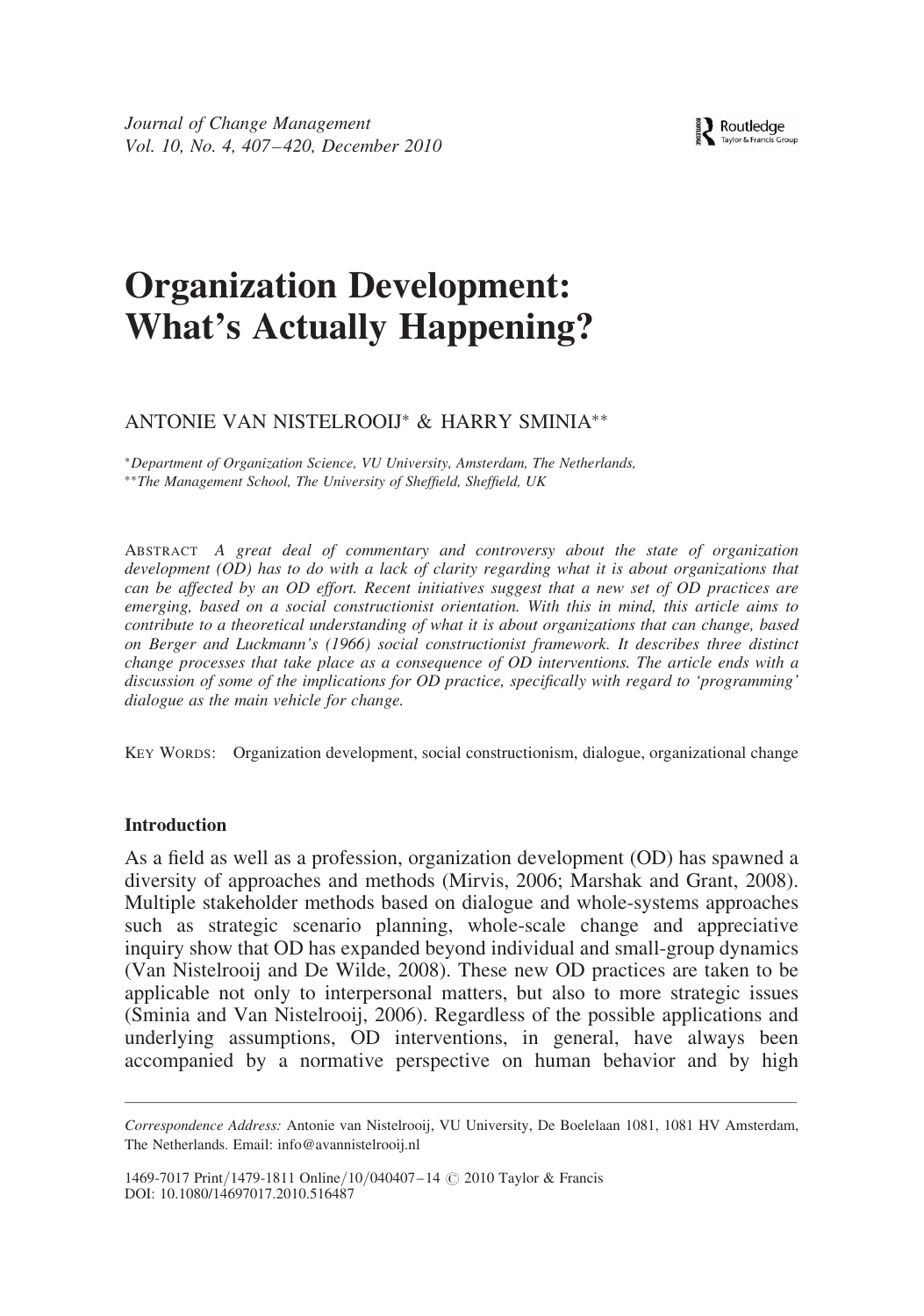ambitions of achieving enhanced performance and human fulfillment (Burke, 1987; Jamieson and Worley, 2008). However, as pointed out earlier by Pettigrew et al. (2001), Wirtenberg et al. (2004) and Marshak (2006), and maybe with the exception of Bartunek and Moch (1987), Weisbord (1976) and Golembiewski et al. (1976), little thought has gone into specifying more precisely what it is about organizations that can be affected by an OD effort and what kind of problems are being adressed with OD.

Therefore, the main question that this article tries to answer is – what is it about organizations that will be affected by an OD intervention and what particular problems are being tackled? By answering this question, this article is basically an experiment of thought, using a specific framework to propose a better understanding of what is being changed as a consequence of an OD effort. To do this, Berger and Luckmann's (1966) seminal work on the social construction of reality will be utilized.

From its inception more than 50 years ago, OD has promoted democratic and humanistic values by developing leaders and combining individual development processes with organization development efforts (Pasmore and Fagans, 1992; Beckhard, 2006; Burke, 2008). However, basic philosophical assumptions with regard to the organizational reality that is the subject of OD interventions are less clear. Marshak and Grant (2008) and Bushe and Marshak (2009) recently contrasted 'classical OD' with 'new OD' (see also the recent reflections and commentary on this distinction by Oswick, 2009 and Wolfram Cox, 2009). 'Classical OD' is characterized as inherently modern, assuming there is a knowledgeable reality out there that has to be approached using rational and analytical methods. 'New OD' is more postmodern and takes the truth as being contextual and socially constructed. However, traces of social constructionist thought were apparent in the early days as well. For example, Chin and Benne (1976) assume that 'human intelligence is social rather than individual and that human growth arises in a process of shaping organism –environmental relations toward a more adequate fit' (p. 31). Another early assumption is that individuals are believed to be guided in their actions by socially founded and communicated meanings, norms, and institutions in which the total social setting is nothing more than the whole system of which we perceive ourselves and others to be part. Lewin and Grabbe's (1948, p. 57) premise 'that what exists as a reality for the individual is, to a high degree, determined by what is socially accepted as a reality within the total social setting' is believed to have influenced the founding fathers of OD (Marrow, 1969; French and Bell, 1999; Coghlan and Jacobs, 2005). It makes clear that only by anchoring a person's own conduct in something as large, substantial, and super-individual as the whole social system can individuals stabilize new beliefs sufficiently to keep them immune from the day-by-day fluctuations of moods and influences to which they are subjected. These general assumptions and premises stress the importance of participation, trust, emergent processes, dialogue, and win–win negotiations (Quinn and Sonenshein, 2008), and have served as a foundation or departing point for traditional OD practices.

Social construction as a scholarly way of looking at organizations and change processes has gained more prominence over time (Burr, 1995; Campbell, 2000; Van Nistelrooij, 2004; Jackson and Carter, 2007). Worley and Feyerherm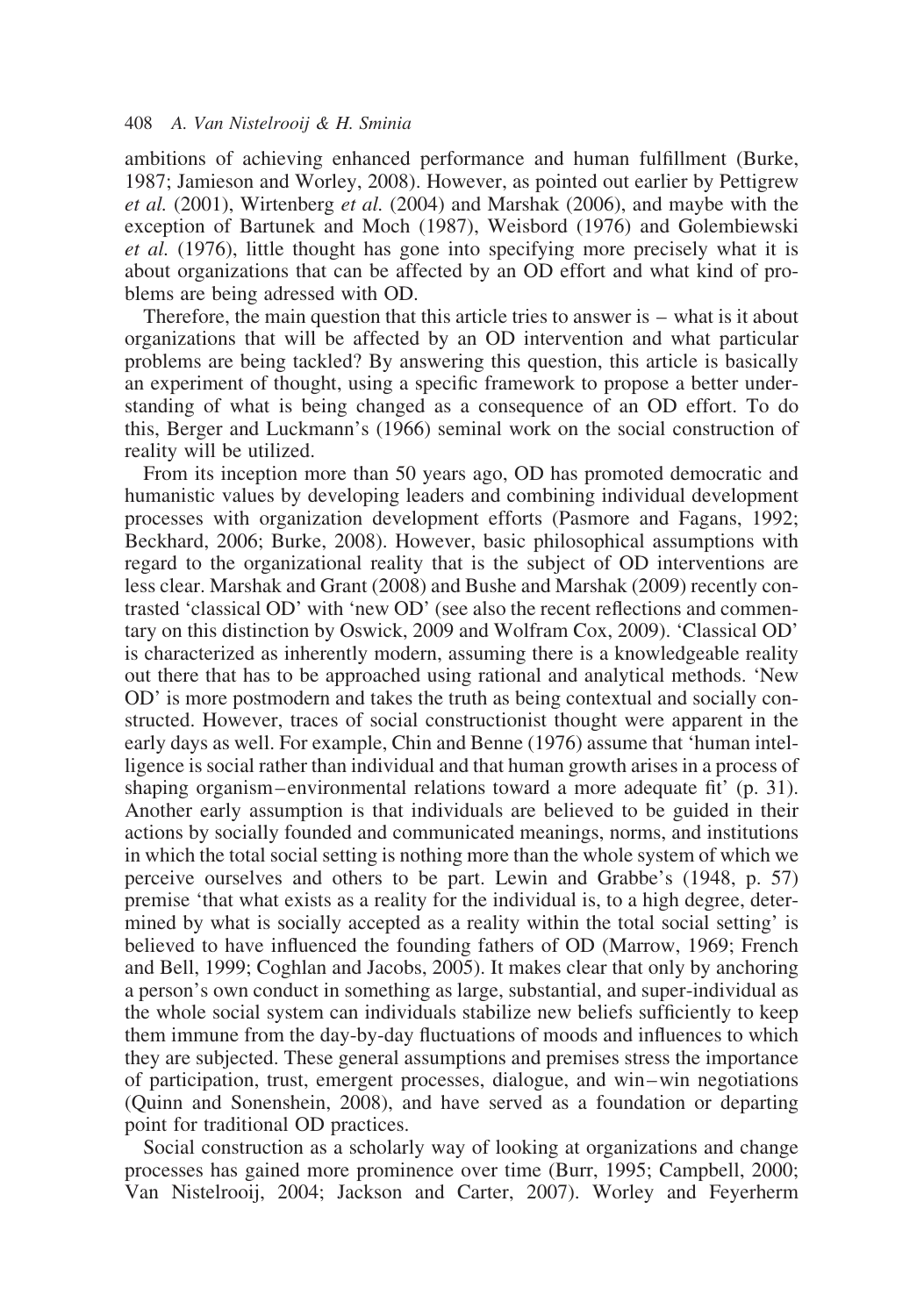## Organization Development: What's Actually Happening 409

(2003) and Cummings and Worley (2009), as well as Marshak and Grant (2008), have put social constructionism forward as a promising theoretical approach by which to develop OD further as a field and provide it with a more coherent theoretical underpinning. Marshak and Grant (2008) argue that, in many cases, the application of new OD practices involves adopting a constructionist orientation, which places the ongoing social creation of reality and sensemaking at the center. What any particular group believes is 'reality,' 'truth,' or 'the ways things are' – according to this view an at least partially social construct is created, conveyed and reinforced through dialogue or, as both authors have labeled it, discourse. According to these authors, what seems to be more important is that change agents who apply new OD practices should pay more attention to ways to help the parties involved negotiate and socially construct new shared agreements and mindsets about the reality of a situation. Moreover, change agents who apply new OD practices are believed to be more skilled in organizing dialogue between multiple stakeholders and facilitating change in (social) perceptions, identities, and conversations between them. Furthermore, by applying these OD practices, change agents require more practical and theoretical insight into what it is that can actually be affected by these kind of interventions (Van Nistelrooij and Sminia, 2009).

Berger and Luckmann's (1966) social constructionist framework allows a distinction to be made between three types of change processes, all of which may occur during the course of an OD trajectory. The aim of this article is to contribute to a more general 'theory of change', indicating what types of change exist, and to propose a 'theory of changing', indicating how change processes can take shape (Porras and Robertson, 1992; Austin and Bartunek, 2006). This will be done by examining Berger and Luckmann's basic social constructionist notions to find out how they apply to OD. This will give rise to two intriguing insights. First, both social constructionism and OD recognize the importance of shared perception to understanding behavior and change, amplifying the idea that shared perception is one of the main desired outcomes of any OD intervention. Second, shared perception can be established by dialogue, defined as an interpersonal process to exchange individual frames. The article ends with a discussion of some implications for OD practice, specifically with regard to 'programming' dialogue as main vehicle for change.

## Berger and Luckmann's Social Constructionist Perspective on Change

Within organizational change research, Berger and Luckmann (1966) has been utilized in several, though rather limited, ways: as an 'anchor' reference to indicate that the author has adopted an interpretative approach (Heracleous, 2001), as a basis for the statement that organizations are social constructions (Gray et al., 1985), or just to indicate the relevance of language and discourse in the change process (Barrett et al., 1995; Ford and Ford, 1995; Ford, 1999; Heracleous and Barrett, 2001; Heracleous and Marshak, 2004; Marshak and Grant, 2009). Only a few take on board some of the more specific ideas about how Berger and Luckmann propose social construction takes place and adapt these to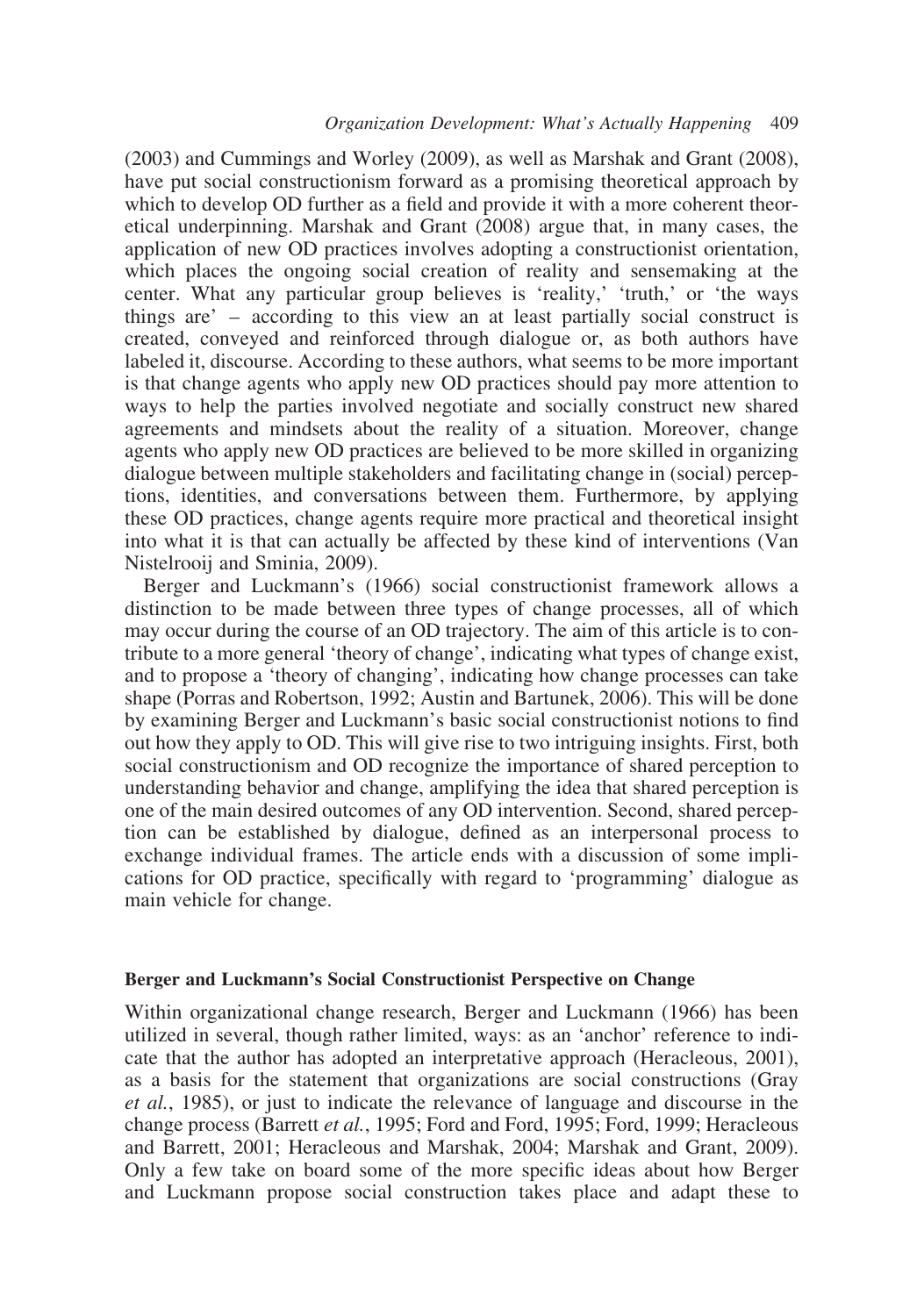provide an understanding of organizational change processes (O'Neill and Jabri, 2007; Dopson et al., 2008; Di Virgilio and Ludema, 2009).

Berger and Luckmann's (1966) project was to deal with the question of where social order in society comes from (see also the later reflection of Berger, 2000). In that sense, it is more a theory of continuity than it is about change, but we will see that a more particular understanding of organizational change can be derived from their approach. Their answer centers on the proposition that social order is a human product, a consequence of continuous social interaction; hence their title: 'The Social Construction of Reality'. Berger and Luckmann make a distinction between 'objective reality' and 'subjective reality'. To them, objective reality is what is being constructed as a consequence of a process of institutionalization. Reality has taken on a meaning and significance that transcends an individual member of society. Subjective reality, then, is how each individual understands society. To Berger and Luckmann, the emergence and maintenance of social order is a matter of the three social construction activities of institutionalization, legitimation, and internalization.

Berger and Luckmann's (1966) answer to the question of where social order comes from provides us with a theory of institutionalization. Their basic premise is that human activity is subject to habitualization. 'Institutionalization occurs whenever there is a reciprocal typification of habitualized actions by types of actions' (Berger and Luckmann, 1966, p. 72). Such institutionalized interaction patterns provide stocks of knowledge about how roles and activities can be both performed and interpreted. To the individual member of a society, these roles and activities appear to be the 'objective reality' of the social world. Legitimation is Berger and Luckmann's (1966) answer to the question of how a social order is maintained. 'Legitimation "explains" the institutional order by ascribing cognitive validity to its objectivated meanings [and it] justifies the institutional order by giving a normative dignity to its practical imperatives' (p. 111). Legitimation draws on what Berger and Luckmann have dubbed 'symbolic universes': these are bodies of theoretical tradition that integrate different provinces of meaning and encompass the institutional order in a symbolic totality (p. 113). The symbolic universes are the backbones of stocks of knowledge about how roles and activities can be performed and interpreted. Legitimation contributes to the self-perpetuating character of the social order.

A third question dealt with by Berger and Luckmann (1966) is how the individual is made aware of the 'objective reality' that has been institutionalized and is being legitimized around this person. Their answer is through socialization. They distinguish between primary socialization, referring to the learning process that takes place when an individual encounters a society for the first time, and secondary socialization, taking place when an individual becomes part of a subgroup within a larger society that has its own particular social order. An individual may become aware of a number of different institutionalized orders relating to either specific parts of society or society as a whole, and consequently being able to function in each of these different environments. An individual is considered perfectly socialized when there is symmetry between objective reality and that individual's own subjective reality. However, Berger and Luckmann expect that no individual is ever perfectly socialized.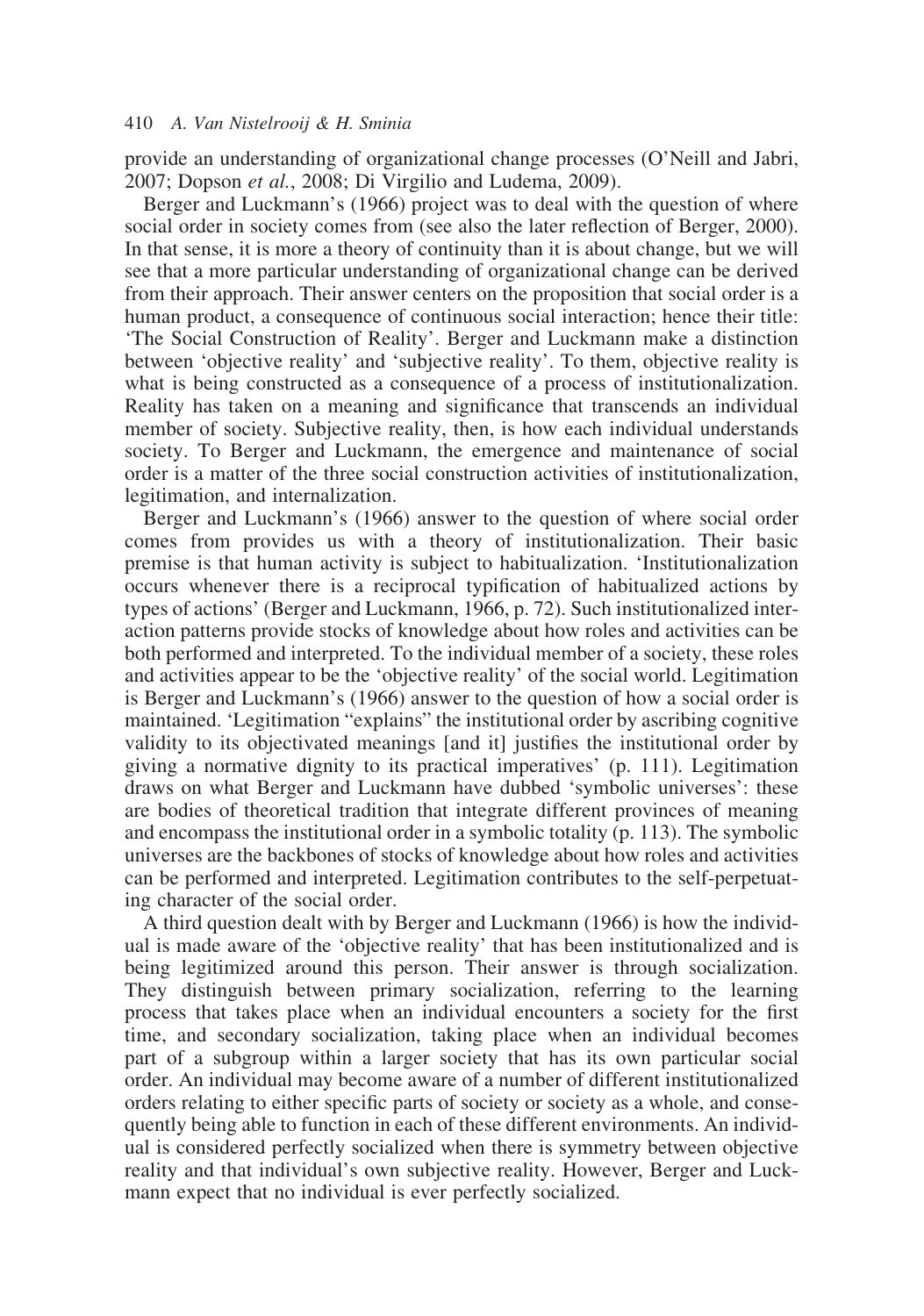## Berger and Luckmann's Work Re-interpreted

Berger and Luckmann (1966) indicate that three distinct change processes can take place within a social constructed reality. They refer to these as 'change in the scope of institutionalization', 'change in the symbolic universe', and 'alteration of subjective reality'. The first step to adopting their approach within the realm of OD, of course, is to assume that organizations are socially constructed realities. In one way, many of the early statements on OD and planned change anticipated this view of organizational life (Burnes, 2004) and this also applies to a Berger and Luckmann-inspired approach. For example, changes in patterns of action are believed to be the consequence of alterations in normative structures and in institutionalized roles and relationships, as well as in perceptual orientations (Chin and Benne, 1976). Or as Lewin and Grabbe (1948, p. 61) originally postulated: 'social action no less than physical action is steered by social perception'. This was reformulated by one of Lewin's PhD students Albert Pepitone (1950, p. 57) as 'the primary significance of social perception lies in the fact that more overt forms of social behavior are thought to be "steered" by the perception of the social environment.' This indicates that changes in knowledge or changes in beliefs and value orientations will not result in new behavioral patterns unless changed perceptions of the self and the situation are achieved (Benne, 1976). More recently, the idea that an organization is taken to be a social construction has become more commonplace and explicit (Marshak and Grant, 2008).

## Organizational Change as a Change in the Scope of Institutionalization

With regard to 'change in the scope of institutionalization', Berger and Luckmann (1966) argue that institutionalization in a society can be total, meaning that one institutional order embraces the totality of social life. By contrast, although there can (and must) be an absolute minimum of a shared order, the bulk of the institutional arrangements can be found at the level of subgroups. The scope of institutionalization, then, refers to the generality of the relevant structures. The scope is wide if all or most of these structures are shared generally; approaching total institutionalization. If only a few structures are shared, the scope is narrow. Consequently, change in the scope of institutionalization refers to movement from narrow to wide and vice versa. With regard to organizations, there can be movement in the scope of institutionalization as well (Hatch, 1997). The organization can be conceived of as highly centralized; with institutionalization approaching a state of totality, with every part being geared towards a central organizational goal. By contrast, an organization can be highly decentralized, with a minimal common goal, and with the subunits governed more by their own institutional arrangements. A movement broadening or narrowing the scope of institutionalization within an organization then is a very specific form of organizational change.

Initially, there was a very particular way in which 'change in the scope of institutionalization' was found in the earlier OD literature. The notion of 'reeducation' and the advocacy of OD almost as a management ideology that needs to be adopted to achieve increased performance and engaged employees hints at a form of 'total institutionalization' that is considered to be beneficial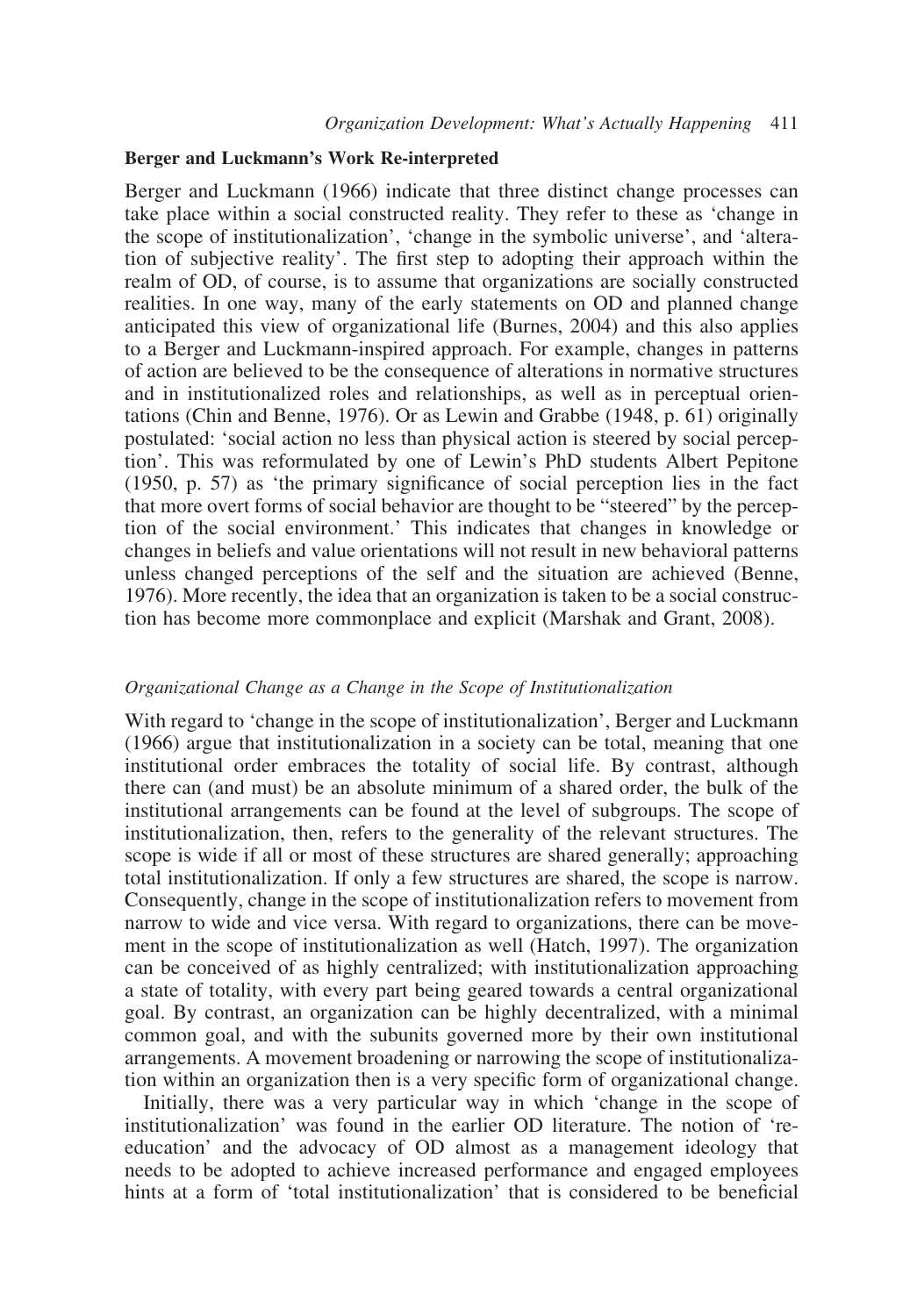for everyone (Benne, 1976; Chin and Benne, 1976; Pasmore and Fagans, 1992; French and Bell, 1999). It is a state of affairs that has often been described in terms of 'organizational health' (see, for example, Katz and Kahn, 1978). This coincided with the ready adoption of ideas about 'winning' and 'successful' organization cultures (Peters and Waterman, 1982) by OD proponents (Sashkin and Burke, 1987). This probably somewhat over-optimistic view of OD has often been criticized (Pettigrew, 1985; Beer and Walton, 1987; Stace, 1996) but there is a core idea here that the cultures within an organization are linked with its successful operation and that change efforts can be directed at trying to narrow or broaden the scope of institutionalization.

## Organizational Change as a Change in the Symbolic Universe

Berger and Luckmann's (1966) explanation of 'change in the symbolic universe' starts with an acknowledgement that all societies are problematic to a certain degree. As a consequence, alternative points of view do emerge for various reasons, which in turn can have the effect that some theorizations become contested and changed; possibly altering the symbolic universe to some or a larger degree, along with the accompanying institutional order (Gray et al., 1985; Hatch, 1997). Berger and Luckmann single out two intrinsic developments within a society that contribute to disturbing the self-perpetuating nature of the social order. Both start with the tendency that theorization becomes the domain of so-called experts. Over time, experts become detached from what Berger and Luckmann labeled practitioners. Comparisons between expert knowledge and the manner in which roles and activities are actually performed will eventually lead to social conflict. Alternatively, theorization can lead to what Berger and Luckmann dubbed rival coteries of experts with competing definitions of the situation. In the latter case, rival theories become attached to groups whose interests are best served by a particular definition of reality. In this case, a power struggle eventually decides which definition gains supremacy. In the case of an expert – practitioner conflict, there will be a showdown of pragmatic superiority.

This type of change process has been documented extensively in various case studies of strategic change (Pettigrew, 1985; Hinings and Greenwood, 1988; Sminia, 1994), and the two intrinsic developments that Berger and Luckmann (1966) describe resemble ideas about strategic drift (Johnson, 1987). However, the argument can be made that this type of change is somewhat neglected within OD, especially with regard to the political nature of change and the power struggles that often accompany it (Marshak and Grant, 2008). Strategic change is found to be a highly problematic and far from orderly process. For this type of change to occur, the overall interpretative scheme characterizing the organization needs to be modified while, at the same time, people in the organization are so bound up in it that the interpretative scheme also acts as an impediment to change (Hendry and Seidl, 2003). As a common denominator, 'real' strategic change came to be seen as a process of 'punctuated equilibrium' (Romanelli and Tushman, 1994) with longer periods of slow incremental change, during which the overall organization-level interpretative scheme remains intact, alternated by short but radical shifts when the organization's more fundamental core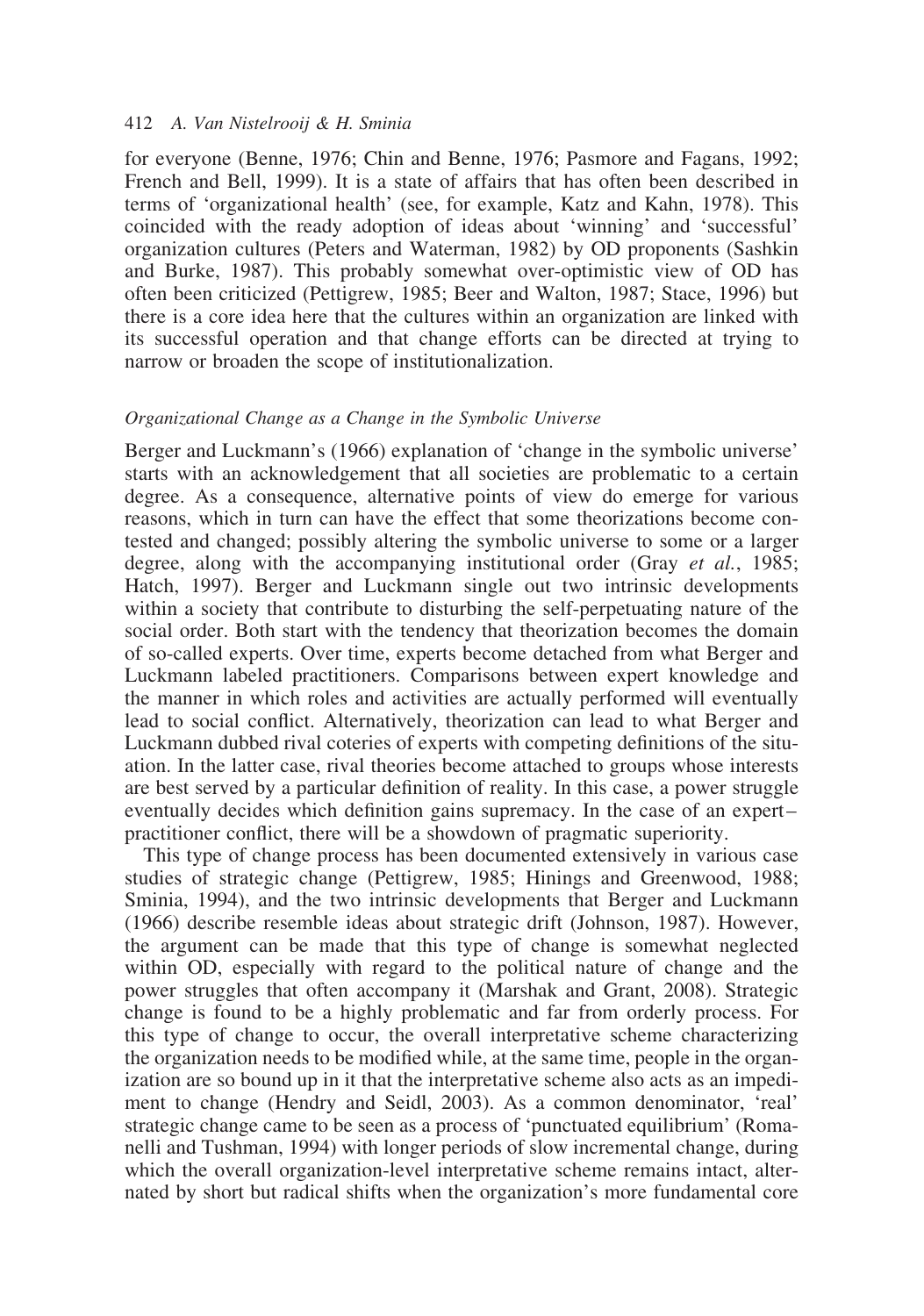assumptions become subject to change (Johnson, 1987; Dunphy and Stace, 1988; Hinings and Greenwood, 1988). To Berger and Luckmann (1966), this is an example of 'change in the symbolic universe': a change of the institutionalized social order itself.

## Organizational Change as an Alteration in the Subjective Reality

Berger and Luckmann's (1966) third type of change process refers to the level of the individual. 'Alteration of subjective reality' refers to an individual's socialization and increasing or decreasing levels of symmetry between subjective and objective reality. Berger and Luckmann reserve the term 'alteration' for those instances when an individual unlearns one social order and replaces it with knowledge about another. When they are functioning members of an organization, individuals can be considered to be socialized into the organization's objective reality. They will also be confronted with distinct social orders at the subgroup level, for example, departments, business units and teams, depending, of course, on the scope of institutionalization within the organization. Individuals will also have been pre-socialized to some degree if, for example, they are a member of a certain profession, have received some form of preliminary training or have previous work experience in another organization. When moving from organization to organization, or within an organization as a consequence of a career move or an internal reorganization they will experience 'alteration' of their subjective reality to some degree (Trice and Beyer, 1984).

As stated in the Introduction, the early proponents of OD emphasized change at the level of the individual. In terms of Berger and Luckmann (1966), this amounts to being socialized into a particular (sub)culture of a team, department, subsidiary, or the whole social system. Berger and Luckmann use the term 'symmetry' to indicate how much of an individuals' subjective reality matches the socially constructed objective reality of a social unit. In the same way, Schein (1991) argues that the socialization process is the medium for passing on meanings and assumptions between people, and that the level of socialization can be seen as a test of sharedness – do we really share the same assumptions and perceptions? It can also be seen as a test of taken-for-grantedness – are we really conscious of our habitualized actions and the fact that we have more choices than we think?

As such, socialization can be seen as a learning process that promotes the establishment and legitimation of shared patterns and cultures among organization members (Van Maanen and Schein, 1979). People's meanings and assumptions will influence perceptions, thoughts, and feelings, as well as overt behavior. As mentioned earlier, Berger and Luckmann (1966) do not expect individuals to be fully socialized and differences between individuals will occur either because of different levels of asymmetry between an individual's subjective reality and the institutionalized objective reality, or because individuals are socialized into different institutional orders (see also Crossan *et al.*, 1999). The realization of a growing collective conscientiousness that one's own 'subjective reality' is only one among many has been one of the main purposes of organizing a dialogue. As Schein (1996, p. 31) put it: 'The most basic mechanism of acquiring new information that leads to cognitive restructuring is to discover in a conversational process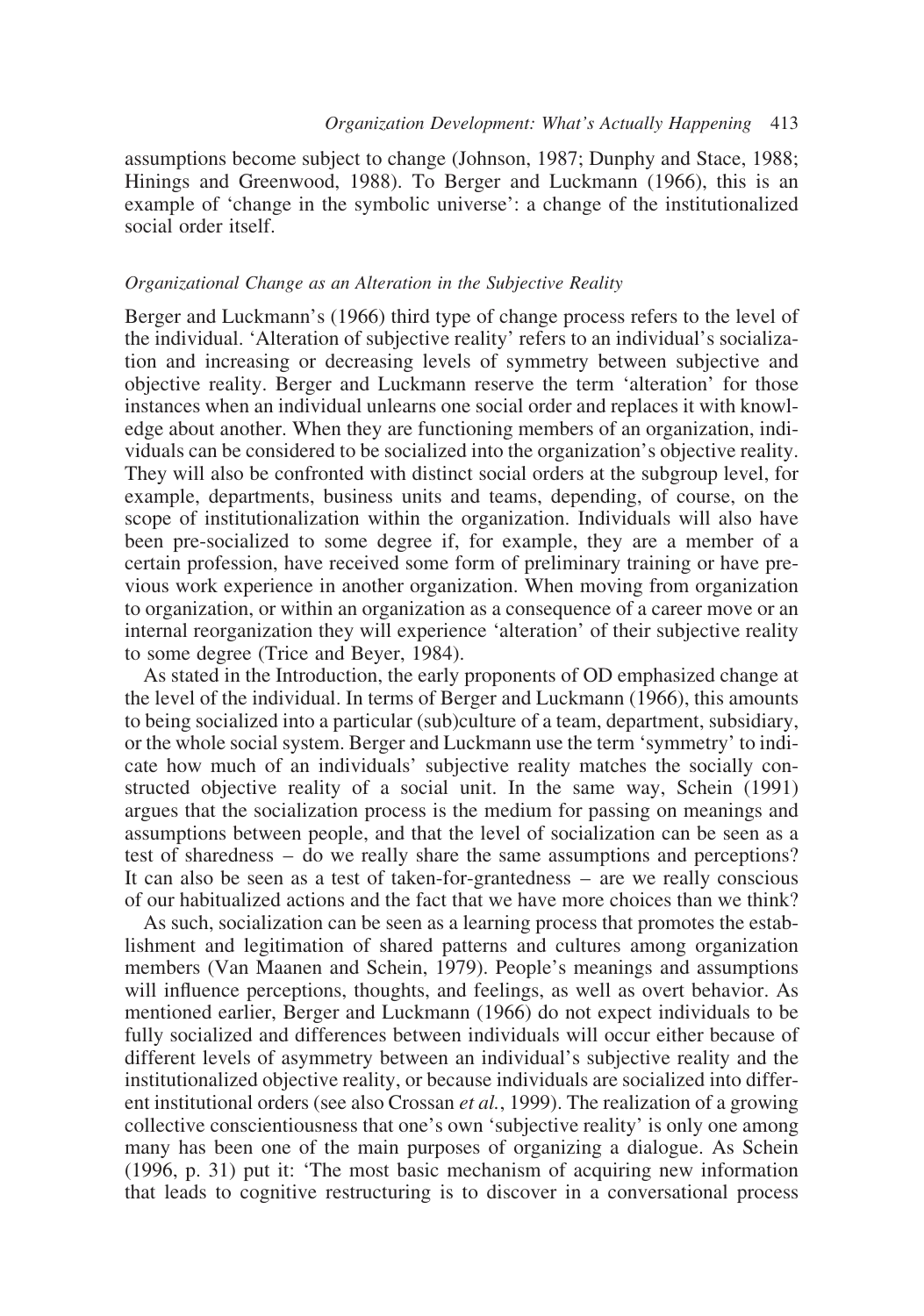that the interpretation that someone else puts on a concept is different from one's own'. In the words of Benne (1976, p. 321): 'In the process, our own perceptual frames may be modified or at least recognized as belonging to us and operating as one among many other constructions of social reality'.

## The OD Process as a Dialogue

The most important experience of others takes place in the face-to-face situation, which to Berger and Luckmann (1966) is the prototypical case of social interaction. Their point of departure is the phenomenological perspective advanced by Schutz who, in turn, built on Weber's postulate of subjective interpretation. From this point of view, to understand organizations it is necessary to understand the individual perceptions of organization members, as well as the interactions by which these perceptions are made to coincide, are reaffirmed and result in organized action (Gray et al., 1985). Drawing on Berger and Luckmann's notions of social construction, several theorists consider social interaction as an element of change (Austin and Bartunek, 2006). They argue that organizations consist of a plurality of perspectives that are revealed through conversation, while change is recognized and generated through conversation and other forms of communication. In this view, social interaction, and dialogue in particular, is the primary vehicle by which coincident interpretations are created, transmitted, and sustained, and as such 'dialogue' is a vehicle for organizational change processes.

A new organizational reality becomes 'the reality' if enough people in the immediate surroundings are convinced that this image reflects 'their reality'. Such a shared construction of reality produces the idea that the world actually is like this image and that with this image absolute certainty has been achieved (Watzlawick, 1990). It also indicates where people's interests lie and what sources of power are available to protect them. This image of 'reality' that people construct is strongly bound by the context in which the interactions take place. As suggested by Berger and Luckmann (1966), although people in the same situation are inclined to construct their own 'subjective reality', these constructions seem to converge into a shared 'objective reality' due to day-to-day interaction (Van Nistelrooij, 2004). In short, people who cooperate closely with each other in a specific social –cultural context develop a social constructed reality that mainly exists for them and not for others who do not work in the same context. Departing from this social constructionist premise, bringing about change starts with a realization by organization members that it is possible to see 'reality' differently. Consequently, a change strategy that incorporates the social constructionist perspective has to incorporate a deliberate effort to share people's individual perceptual frames by way of interaction if it is to eventually arrive at new and more widely shared insights or a shared perception that could initiate new or adapted behavior (Van Nistelrooij, 1999).

Following communication scientist Martin Buber, Matson and Montagu (1967) speak about dialogue in terms of an open exchange of social perceptions or individual frames, during which contributors accept mutual differences and look for the proper synthesis. Senge (1990), Schein (1993), and Dixon (1998) base their definitions of dialogue on the work of quantum physicist David Bohm, who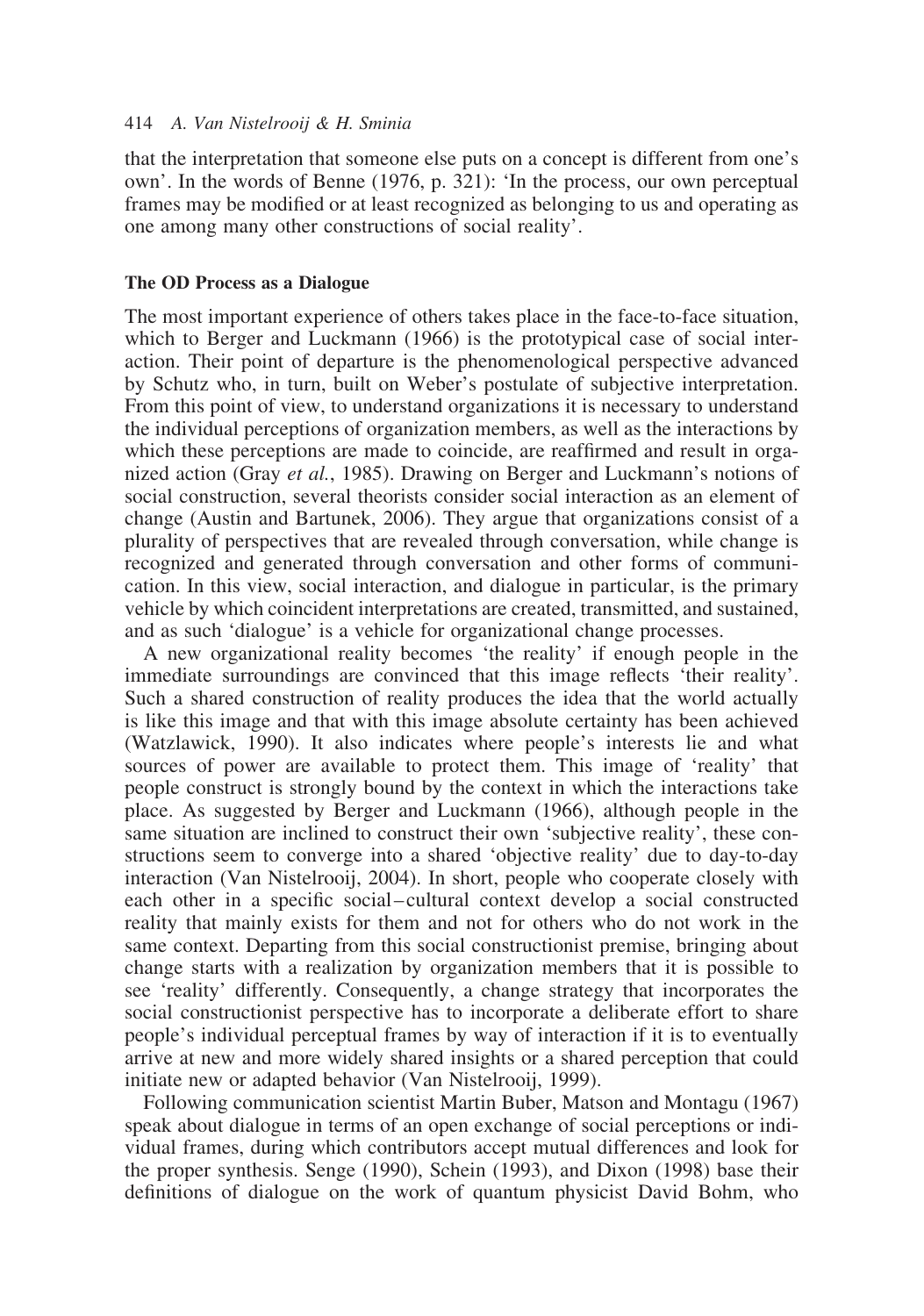## Organization Development: What's Actually Happening 415

believed that people connect their actions to the way they perceive the things around them. In Bohm's opinion, the context in which actions take place determines their meaning. In addition, Bohm emphasizes the collective nature of dialogue, the importance of the flow of meanings *(dia and logos)*, and its open, equal, and mutual character. Gergen (1999) writes about dialogue as a transformational medium, whereas Barrett et al. (1995) and Heracleous and Barrett (2001) see dialogue as a medium through which stakeholders gradually gain consciousness of each other's organizational realities. Dialogue can be compared with a collective consciousness-raising process during which change gradually occurs in human speech: understanding change means understanding alterations in discourse patterns that may suggest different ways of constituting action. These suggestions, in turn, are capable of generating new action possibilities. Change, then, occurs when 'a new way of talking replaces the old way of talking' (Barrett et al., 1995, p. 366).

One method to organize such a dialogue is through 'perspective taking' or 'role taking' (Matson and Montagu, 1967) by way of adopting the point of view of the other in communication and assimilating this alternative perspective in order to apprehend the alternative meanings and anticipate alternative actions. In essence, it is the ability to comprehend and voice how the situation appears from another's point of view. When one voices the perspective of somebody else, it inclines the other to disclose information more fully than when this is not done. According to Dixon (1998), the additional information and the fuller comprehension of an alternative perspective both work to increase the development of new knowledge, especially in complex and socially ambiguous situations which continuously emerge in change processes. What is expected to take place during a typical dialogue is that participants first explicate their own individual frame, subsequently compare this with the perspectives from other stakeholders in the change process, and finally arrive at another, more widely shared, perception which is more enriched and better equipped than the original one in doing justice to practical facts.

## **Discussion**

A central ambition of OD is the realization of planned organizational change in whole social systems (Marshak, 2006). This means that the bodies of knowledge that help explain how individuals, groups, organizations, communities, and even societies change are all pertinent to the field. Following on from Berger and Luckmann (1966), there are three things about organizations that can change, which leads us to distinguish between three types of change process that can take place. Each can be associated with a distinct type of problem, allowing us to suggest whether and which OD intervention is suitable for a particular purpose. It also allows monitoring of the course of the change process by assessing what type of change is actually occurring. To take advantage of these more practical implications, specific examples of OD interventions with each of the three change types will be given.

One type of problem is associated with the level of symmetry between an individual's 'subjective' perceived social reality and the 'objective' institutionalized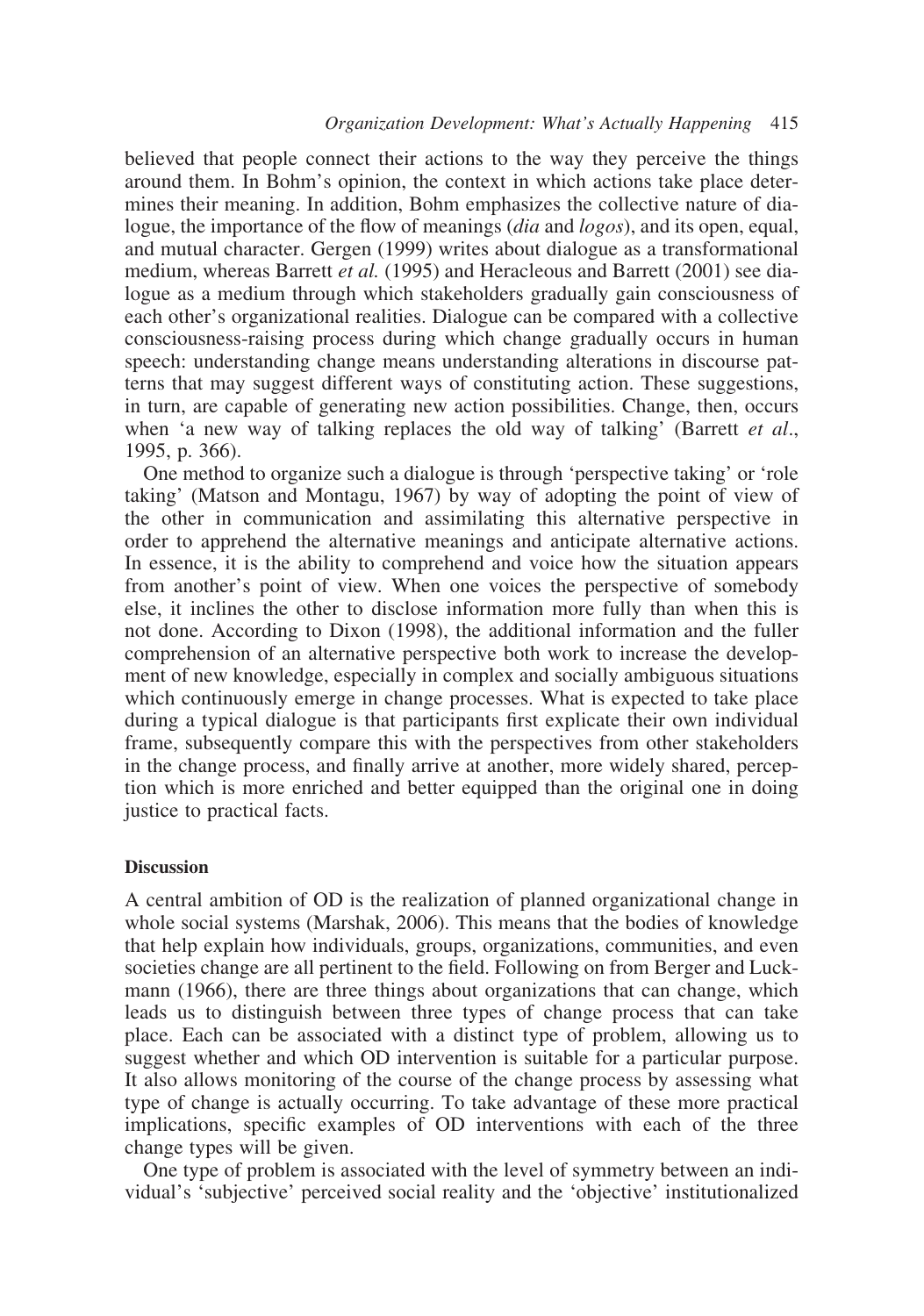social reality at the level of the team, subunit, or organization as a whole. This asymmetry can be the root cause of a range of problems involving the functioning of individuals in the organization and solutions need to be aimed at socializing the individual better in the symbolic universe. This type of change is typical of training situations and can also happen in collective gatherings as part of large group interventions and other whole-systems interventions in which the individual perspective is exchanged with the 'whole system' (Bunker *et al.*, 2005; Purser and Griffin, 2008).

The second type of problem is associated with intergroup conflict. The root cause of this can be associated with the scope of institutionalization. Because an organization almost always consists of subunits of some sort, one can expect that subcultures will emerge as a consequence of a subunit's specialization in a particular range of tasks, but also that some commonality needs to exist among these subcultures to maintain the organization as a whole. Particular problems can be associated with either the scope of institutionalization among subgroups, which is either too broad, resulting in a lack of cooperation and increasing difficulties coordinating among the various subunits, or too narrow, with the organization focusing on too limited a range of issues that need to be dealt with, or maybe one subunit dominates the others at the expense of the organization's overall effectiveness. Consequently, solutions need to be aimed at adapting the scope of institutionalization to the appropriate level. This type of change is typical for interventions like Appreciative Inquiry, Confrontation Meeting, Search Conference or Open Space in which a well-organized dialogue takes place (Cummings and Worley, 2009).

Finally, a third type of problem can be associated with a mismatch between the institutionalized social order of a subunit or the organization as a whole and the demand put upon this entity by the relevant environment. In such a situation, a change of the symbolic universe is called for. This is a type of change that typically occurs in socio-technical systems redesign interventions concerning, for example, the quality of working life (Van Eijnatten *et al.*, 2008), and large group interventions in which a shift in the power balance in an organization usually takes place. But these are specific examples, more generally, what is the case here is a process of full-blown strategic change. These processes have been found to be highly problematic, politically charged and far from orderly (Pettigrew, 1985; Johnson, 1987; Hinings and Greenwood, 1988; Sminia, 2009). OD has not yet fully come to grips with this area.

Many of the OD interventions, techniques, and methods incorporate some form of dialogue or other and, therefore, can be interpreted as fitting the social constructionist approach to organizational change. In terms of Berger and Luckmann (1966), dialogue involves sharing subjective realities. When there is a problem that can be associated with the level of symmetry between an organizational member's subjective realities and the institutionalized objective reality, the dialogue should be aimed at lessening the existing asymmetry by socializing the organization's members more in the required objective reality. Likewise, when a problem can be associated with the scope of institutionalization, the dialogue should be aimed at changing that. When there is a problem with the symbolic universe as a whole, then the dialogue should deal with that. Basically, the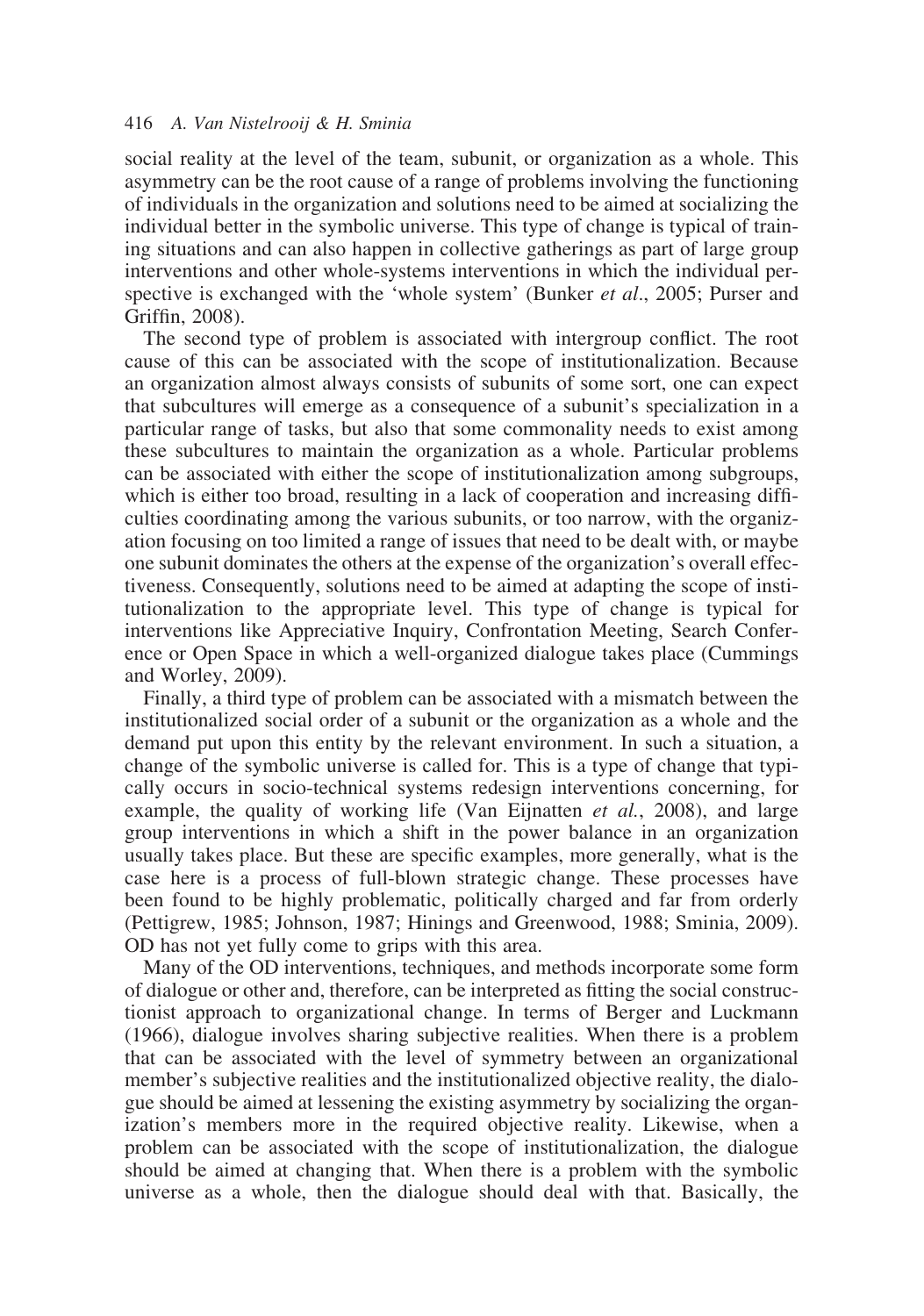proposition here is to vary OD efforts in accordance with the problem that has been diagnosed.

Distinguishing between types of change and linking them with distinct problems not only allows an OD practitioner to make a better targeted intervention, it also allows the practitioner to monitor the change process by keeping tabs on what the problem is and how it is being dealt with. Several trajectories can be imagined. For example, an attempt to socialize members of organizational subunits into each other's realities to make them work together better can digress into a process that decreases the scope of institutionalization within the organization as a whole when one subunit starts to dominate with a detrimental effect on the ability to cooperate. Another trajectory could involve an informed attempt to decrease the scope of institutionalization, but while this is taking place, the realization is made that the symbolic order as a whole is inadequate and the process needs to be redirected towards a full strategic change.

## Conclusion

Essentially, what has been done in this article is to take a more general 'theory of change', derived from Berger and Luckmann (1966), to propose a 'theory of changing' which allows us to assess how a change process takes shape (Porras and Robertson, 1992; Austin and Bartunek, 2006). This strengthens OD's basic idea that shared perception is one of the main desired outcomes of any intervention. It is also argued that shared perception can be established by dialogue. Being able to distinguish between three types of change allows us to suggest that an OD practitioner can do two things. First, it is possible to target an OD intervention to a particular problem by diagnosing what type of change is required to alleviate this problem. Second, an OD practitioner can monitor the course of the process and assess what type of change is taking place.

The argument that is offered in this article is still at the proposition stage. Further research of actual OD interventions is needed to see whether the three change types can be observed and linked with the organizational problems that have been associated with them, and whether OD interventions targeted to deal with these problems, by designing dialogue in such a way that the required type of change occurs, actually alleviate these problems. This would require longitudinal case studies using a process methodology (see, for example, Sminia and van Nistelrooij, 2006; Sminia, 2009), which track the course of the process and try to explain the outcome in terms of how the process progresses over time.

#### References

- Austin, J.R. and Bartunek, J.M. (2006) Theories and practices of organization development, in: J.V. Gallos (ed.) Organization Development, pp. 89–128 (San Francisco, CA: Jossey Bass).
- Barrett, F.J., Thomas, G.F. and Hocevar, S.P. (1995) The central role of discourse in large-scale change. A social construction perspective, Journal of Applied Behavioral Science, 31(3), pp. 352–372.
- Bartunek, J. and Moch, M.K. (1987) First-order, second-order, and third-order change and organization development interventions: a cognitive approach, Journal of Applied Behavioral Science, 23(4), pp. 483–500.
- Beckhard, R. (2006) What is organization development?, in: J.V. Gallos (ed.) Organization Development, pp. 3–12 (San Francisco, CA: Jossey Bass).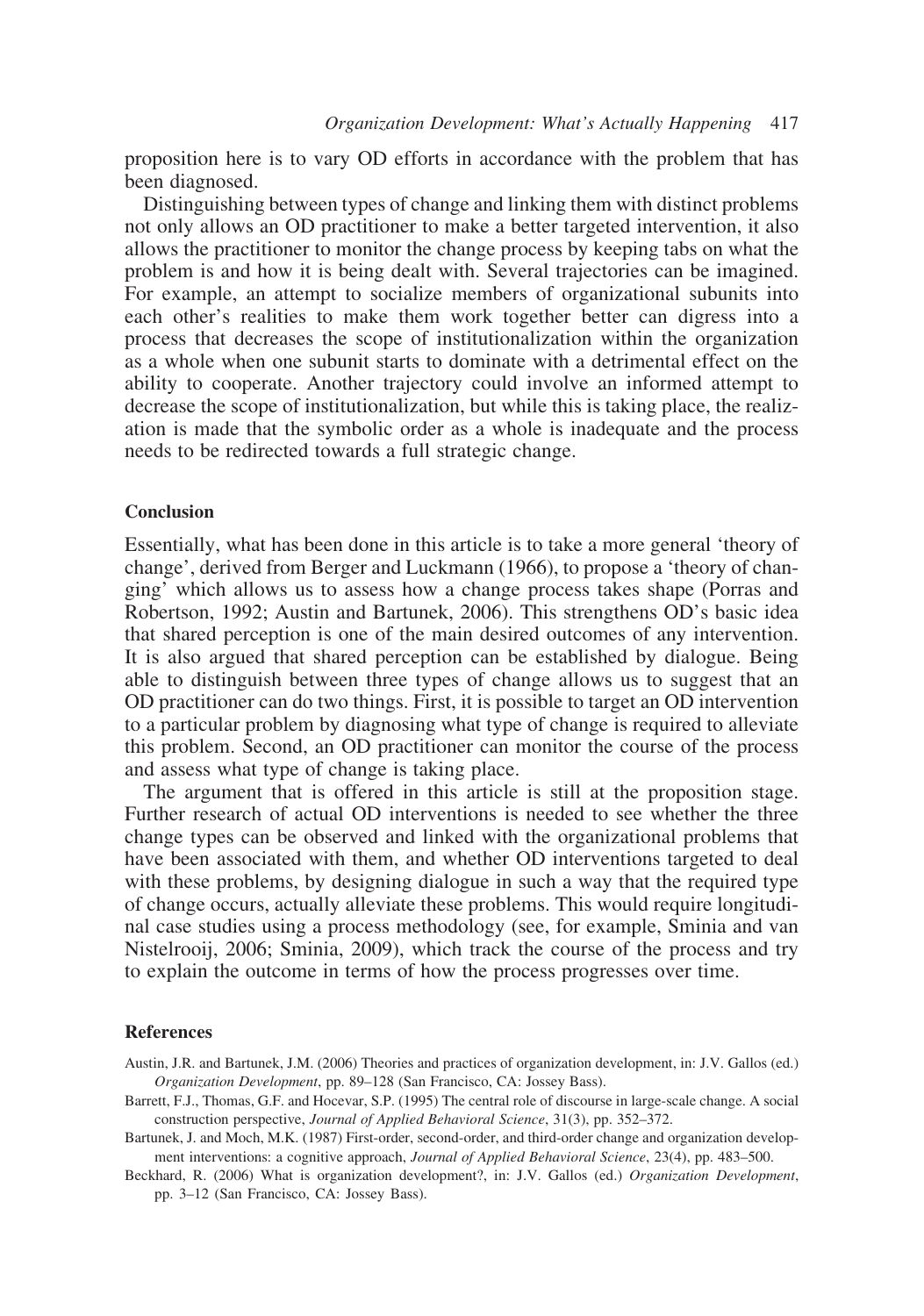- Beer, M. and Walton, A.E. (1987) Organization change and development, Annual Review of Psychology, 38, pp. 339–367.
- Benne, K.D. (1976) The processes of re-education. An assessment of Kurt Lewin's views, in: W. Bennis, K.D. Benne, R. Chin and K.E. Corey (eds) The Planning of Change, pp. 315–326 (New York: Holt, Rinehart and Winston).
- Berger, P.L. (2000) Reflections on the 25th anniversary of the social construction of reality, *Journal of Manage*ment Inquiry, 9(3), pp. 274.
- Berger, P.L. and Luckmann, T. (1966) The Social Construction of Reality (New York: Anchor Books).
- Bunker, B.B., Alban, B.T. and Lewicki, R.J. (2005) Ideas in currency organisation OD practice: has the well gone dry? in: D.L. Bradford and W.W. Burke (eds) Reinventing Organization Development; Addressing the Crisis, Achieving the Potential, pp. 163–194 (San Francisco, CA: Wiley).
- Burke, W.W. (1987) Organization Development; A Normative View (Reading, MA: Addison-Wesley).
- Burke, W.W. (2008) A contemporary view of Organization Development, in: T.G. Cummings (ed.) Handbook of Organization Development, pp. 13–38 (Los Angeles, CA: Sage).
- Burnes, B. (2004) Kurt Lewin and complexity theories: back to the future? Journal of Change Management, 4(4), pp. 309–325.
- Burr, V. (1995) An Introduction to Social Constructionism (London: Routledge).
- Bushe, G.R. and Marshak, R.J. (2009) Revisioning organization development; diagnostic and dialogic premises and patterns of practice, Journal of Applied Behavioral Science, 45(3), pp. 348–368.
- Campbell, D.T. (2000) The Socially Constructed Organization (London: Karnac Books).
- Chin, R. and Benne, K.D. (1976) General strategies for effecting changes in human systems, in: W. Bennis, K.D. Benne, R. Chin and K.E. Corey (eds) The Planning of Change, pp. 22–45 (New York: Holt, Rinehart and Winston).
- Coghlan, D. and Jacobs, C. (2005) Kurt Lewin on reeducation; foundations for action research, The Journal of Applied Behavioral Science, 41(4), pp. 444–457.
- Crossan, M.M., Lane, H.W. and White, R.E. (1999) An organizational learning framework: from intuition to institution, Academy of Management Review, 24(3), pp. 522–537.
- Cummings, T.G. and Worley, C.G. (2009) Organization Development and Change, 9th international edn (Mason, OH: South-Western College).
- Di Virgilio, M.E. and Ludema, J.D. (2009) Let's talk: creating energy for action through strategic conversations, Journal of Change Management, 9(1), pp. 67–85.
- Dixon, N.M. (1998) Dialogue at Work; Making Talk Developmental for People and Organizations (London: Lemos and Crane).
- Dopson, S., Fitzgerald, L. and Ferlie, E. (2008) Understanding change and innovation in healthcare settings: reconceptualizing the active role of context, Journal of Change Management, 8(3–4), pp. 213–231.
- Dunphy, D.C. and Stace, D.A. (1988) Transformational organisation coercive strategies for planned organizational change: beyond the OD model, Organization Studies, 9(3), pp. 317–334.
- Ford, J.D. (1999) Organisational change as shifting conversations, Journal of Organizational Change Management, 12(6), pp. 480–500.
- Ford, J.D. and Ford, L.W. (1995) The role of conversations in producing intentional change in organizations, Academy of Management Review, 20(2), pp. 541–570.
- French, W.L. and Bell, C.H. (1999) Organizational Development. Behavioral Science Interventions for Organization Improvement, 6th edn (Englewoord Cliffs, NJ: Prentice-Hall).
- Gergen, K.J. (1999) Dialogical potentials, in: K.J. Gergen (ed.) An invitation to social construction, pp. 142–166 (London: Sage).
- Golembiewski, R.T., Billingsley, K. and Yeager, S. (1976) Measuring change and persistence in human affairs: types of change generated by OD designs, Journal of Applied Behavioral Science, 12(2), pp. 133-157.
- Gray, B., Bougon, K. and Donnellon, A. (1985) Organizations as constructions and destructions of meaning, Journal of Management, 11(2), pp. 77–92.
- Hatch, M. (1997) Organisation Theory; Modern Symbolic and Postmodern Perspectives (Oxford: Oxford University Press).
- Hendry, J. and Seidl, D. (2003) The structure and significance of strategic episodes: social systems theory and the routine practices of strategic change, Journal of Management Studies, 40(1), pp. 175-196.
- Heracleous, L. (2001) An ethnographic study of culture in the context of organizational change, Journal of Applied Behavioral Science, 37(4), pp. 426–446.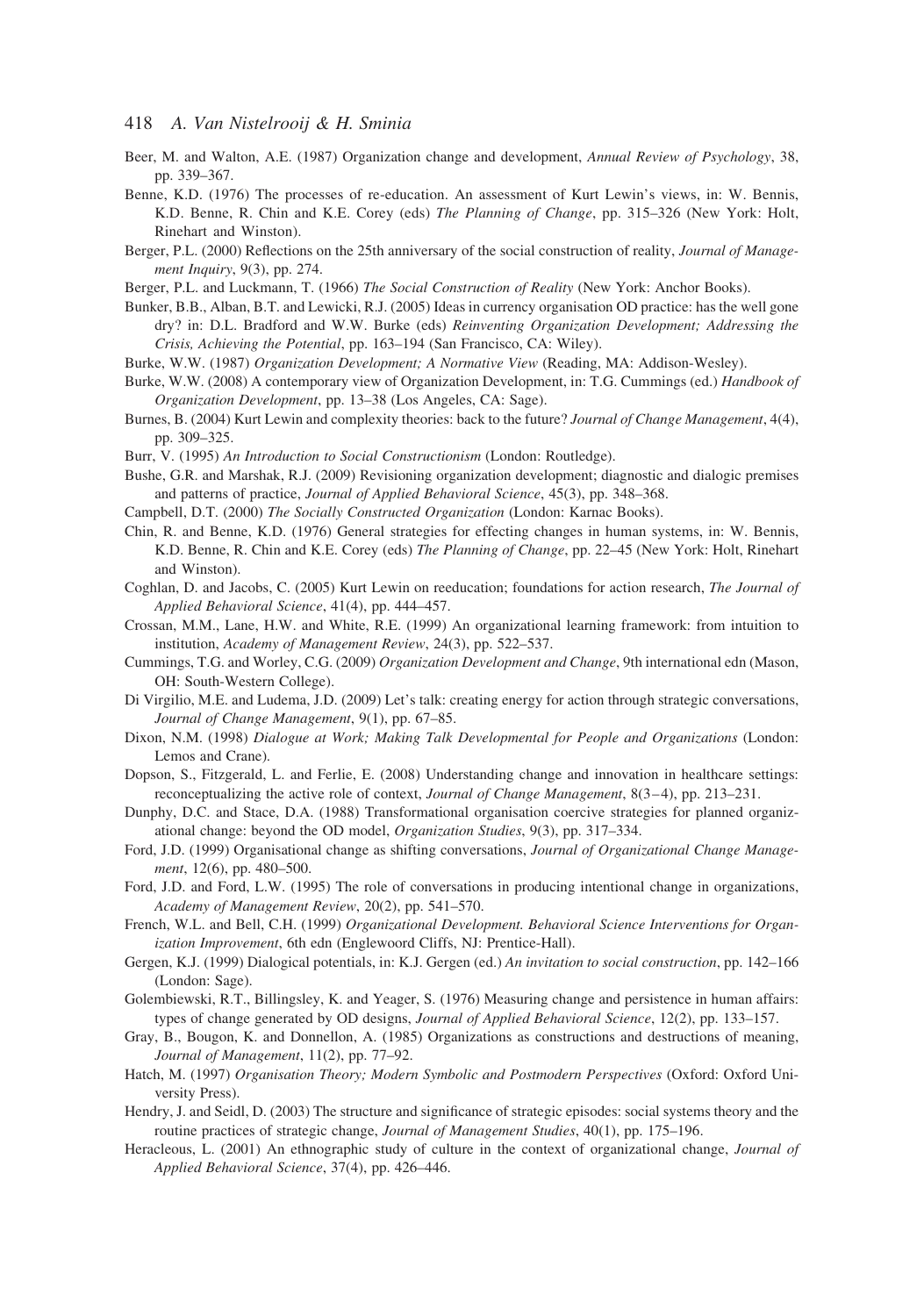- Heracleous, L. and Barrett, M. (2001) Organisational change as discourse. Communicative actions and deep structures in the context of information technology implementation, Academy of Management Journal, 44(4), pp. 755–778.
- Heracleous, L. and Marshak, R.J. (2004) Conceptualizing organisational discourse as situated symbolic action, Human Relations, 57(10), pp. 1285–1312.
- Hinings, C.R. and Greenwood, R. (1988) The Dynamics of Strategic Change (Oxford: Blackwell).
- Jackson, N. and Carter, P. (2007) Rethinking Organisational Behaviour; A Poststructuralist Framework, 2nd edn (Harlow, UK: Pearson).
- Jamieson, D.W. and Worley, C.G. (2008) The practice of organization development, in: T.G. Cummings (ed.) Handbook of Organization Development, pp. 99–122 (Los Angeles, CA: Sage).
- Johnson, G. (1987) Strategic Change and the Management Process (Oxford: Blackwell).
- Katz, D. and Kahn, R.L. (1978) The Social Psychology of Organizations (New York: Wiley).
- Lewin, K. and Grabbe, P. (1948) Conduct, knowledge, organisation acceptance of new values, in: K. Lewin (ed.) Resolving Social Conflicts. Selected Papers on Group Dynamics, pp. 56–68 (New York: Harper).
- Marrow, A.J. (1969) The Practical Theorist; The Life and Work of Kurt Lewin (New York: Basic Books).
- Marshak, R.J. (2006) Organisation development as a profession organisation a field, in: B.B. Jones and M. Brazzel (eds) The NTL Handbook of Organisation Development Organisation Change; Princples, Practices and Perspectives, pp. 13–27 (San Francisco, CA: Pfeiffer).
- Marshak, R.J. and Grant, D. (2008) Organizational discourse and new organization development practices, British Journal of Management, 19(S7), pp. S8–S19.
- Matson, F.W. and Montagu, A. (eds) (1967) The Human Dialogue; Perspectives on Communication (Toronto: Free Press).
- Mirvis, P. (2006) Revolutions in OD: the new and the new, new things, in: J.V. Gallos (ed.) Organization Development, pp. 39–88 (San Francisco: Jossey Bass).
- O'Neill, A. and Jabri, M. (2007) Legitimation and group conversational practices: implications for managing change, Leadership and Organisation Development Journal, 28(6), pp. 571–598.
- Oswick, C. (2009) Revisioning or re-versioning? A commentary on diagnostic and dialogic forms of organization development, Journal of Applied Behavioral Science, 45(3), pp. 369–374.
- Pasmore, W.A. and Fagans, M.R. (1992) Participation, individual development, and organizational change: a review and synthesis, Journal of Management, 18(2), pp. 375–397.
- Pepitone, A. (1950) Motivational effects in social perception, Human Relations, 3, pp. 57–76.
- Peters, T.H. and Waterman, R.H. (1982) In Search of Excellence (New York: Harper and Row).
- Pettigrew, A.M. (1985) The Awakening Giant: Continuity and Change in ICI (Oxford: Blackwell).
- Pettigrew, A.M., Woodman, R.W. and Cameron, K.S. (2001) Studying organizational change and development: challenges for future research, Academy of Management Journal, 44(4), pp. 697–713.
- Porras, J.I. and Robertson, P.J. (1992) Organisational development: theory, practice, research, in: M.D. Dunette and L.M. Hough (eds) Handbook of Organisational Psychology, vol. 3, pp. 719-822 (Palo Alto, CA: Consulting Psychology Press).
- Purser, R.E. and Griffin, T.J. (2008) Large group interventions; whole system approaches to organisation change, in: T.G. Cummings (ed.) Handbook of Organization Development, pp. 261–276 (Los Angeles, CA: Sage).
- Quinn, R.E. and Sonenshein, S. (2008) Four general strategies for changing human systems, in: T.G. Cummings (ed.) Handbook of Organization Development, pp. 69–78 (Los Angeles, CA: Sage).
- Romanelli, E. and Tushman, M.L. (1994) Organisational transformation as punctuated equilibrium: an empirical test, Academy of Management Journal, 37(5), pp. 1141–1166.
- Sashkin, M. and Burke, W.W. (1987) Organisation development in the 1980s, Journal of Management, 13(2), pp. 393–417.
- Schein, E.H. (1991) What is culture? in: P.J. Frost, C.F. Moore, C.C. Louis and J. Martin (eds) Reframing Organisational Culture, pp. 14–25 (London: Sage).
- Schein, E.H. (1993) On dialogue, culture organisation organisational learning, Organisation Dynamics, 1, pp. 40–51.
- Schein, E.H. (1996) Kurt Lewin's change theory in the field and in the classroom: notes toward a model of managed learning, Systems Practice, 9(1), pp. 27–47.
- Senge, P. (1990) The Fifth Discipline; The Arts and Practice of the Learning Organisation (New York: Doubleday).
- Sminia, H. (1994) Turning the Wheels of Change (Groningen, The Netherlands: Wolters-Noordhoff).